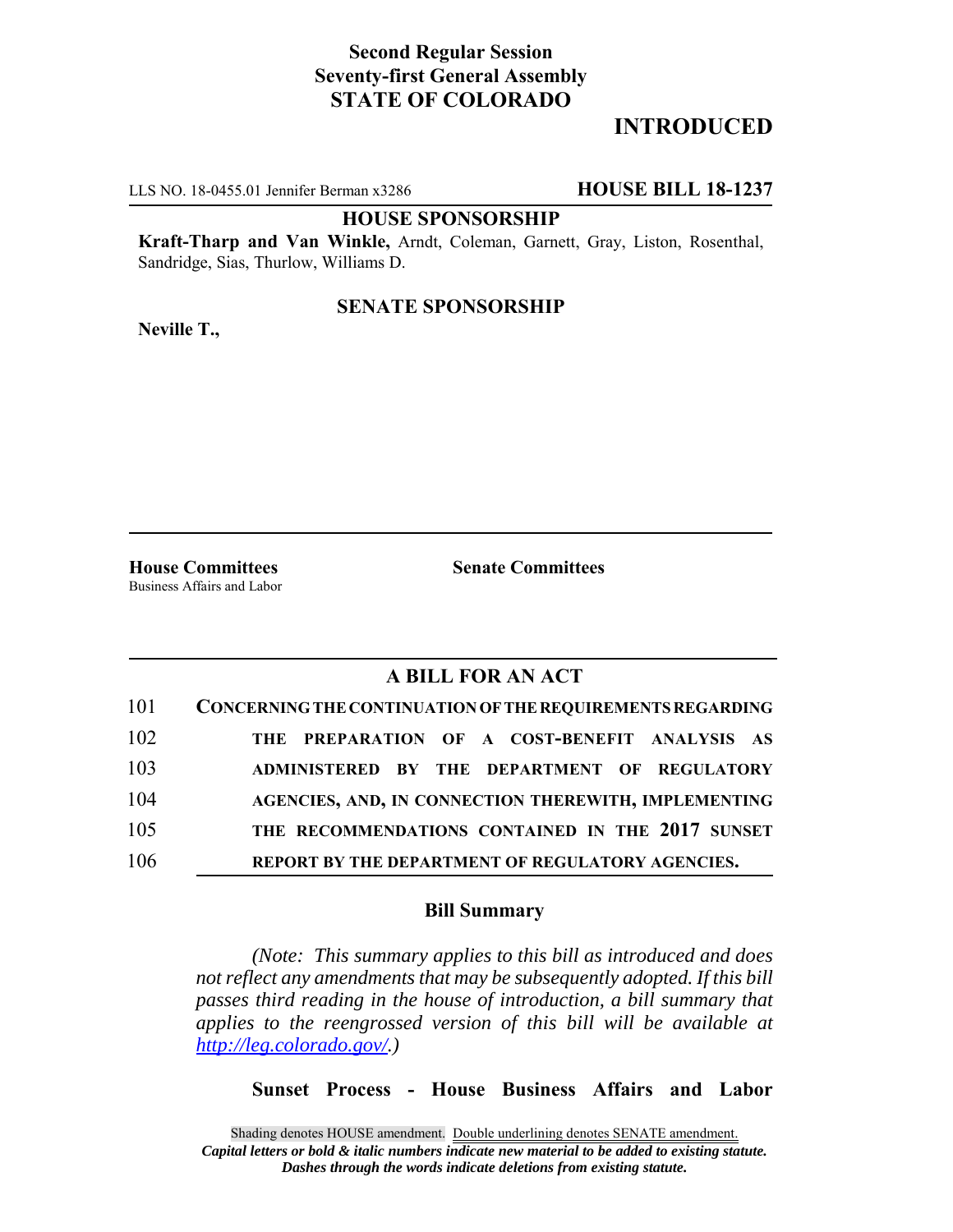**Committee.** The bill implements the recommendations of the department of regulatory agencies' (department) sunset review and report on requirements and procedures regarding the preparation of a cost-benefit analysis by:

! Continuing the requirements and procedures indefinitely (*recommendation 1*, **sections 1 and 2** of the bill);

! Requiring state rule-making agencies to include on their applicable websites information about the cost-benefit analysis process and a link to the online regulatory notice enrollment form created by the executive director of the department or the executive director's designee (section 2).

| $\mathbf{1}$   | Be it enacted by the General Assembly of the State of Colorado:                     |
|----------------|-------------------------------------------------------------------------------------|
| $\overline{2}$ | <b>SECTION 1.</b> In Colorado Revised Statutes, 24-34-104, repeal                   |
| 3              | $(15)(a)(VI)$ as follows:                                                           |
| $\overline{4}$ | 24-34-104. General assembly review of regulatory agencies                           |
| 5              | and functions for repeal, continuation, or reestablishment - legislative            |
| 6              | <b>declaration - repeal.</b> $(15)(a)$ The following agencies, functions, or both,  |
| $\overline{7}$ | will repeal on September 1, 2018:                                                   |
| 8              | (VI) The requirements and procedures regarding the preparation                      |
| 9              | of a cost-benefit analysis specified in section $24-4-103$ (2.5);                   |
| 10             | <b>SECTION 2.</b> In Colorado Revised Statutes, 24-4-103, repeal                    |
| 11             | $(2.5)(f)$ ; and <b>add</b> $(2.5)(g)$ as follows:                                  |
| 12             | 24-4-103. Rule-making - procedure - definitions - statutory                         |
| 13             | citation correction - repeal. $(2.5)$ (f) $\overline{H}$ This subsection $(2.5)$ is |
| 14             | repealed, effective September 1, 2018.                                              |
| 15             | (II) Prior to such repeal, the provisions regarding the preparation                 |
| 16             | of a cost-benefit analysis pursuant to this subsection $(2.5)$ shall be             |
| 17             | reviewed as provided for in section 24-34-104.                                      |
| 18             | (g)<br>EACH STATE RULE-MAKING AGENCY WITH A WEBSITE                                 |
| 19             | CONTAINING RULE-MAKING INFORMATION SHALL INCLUDE THE FOLLOWING                      |